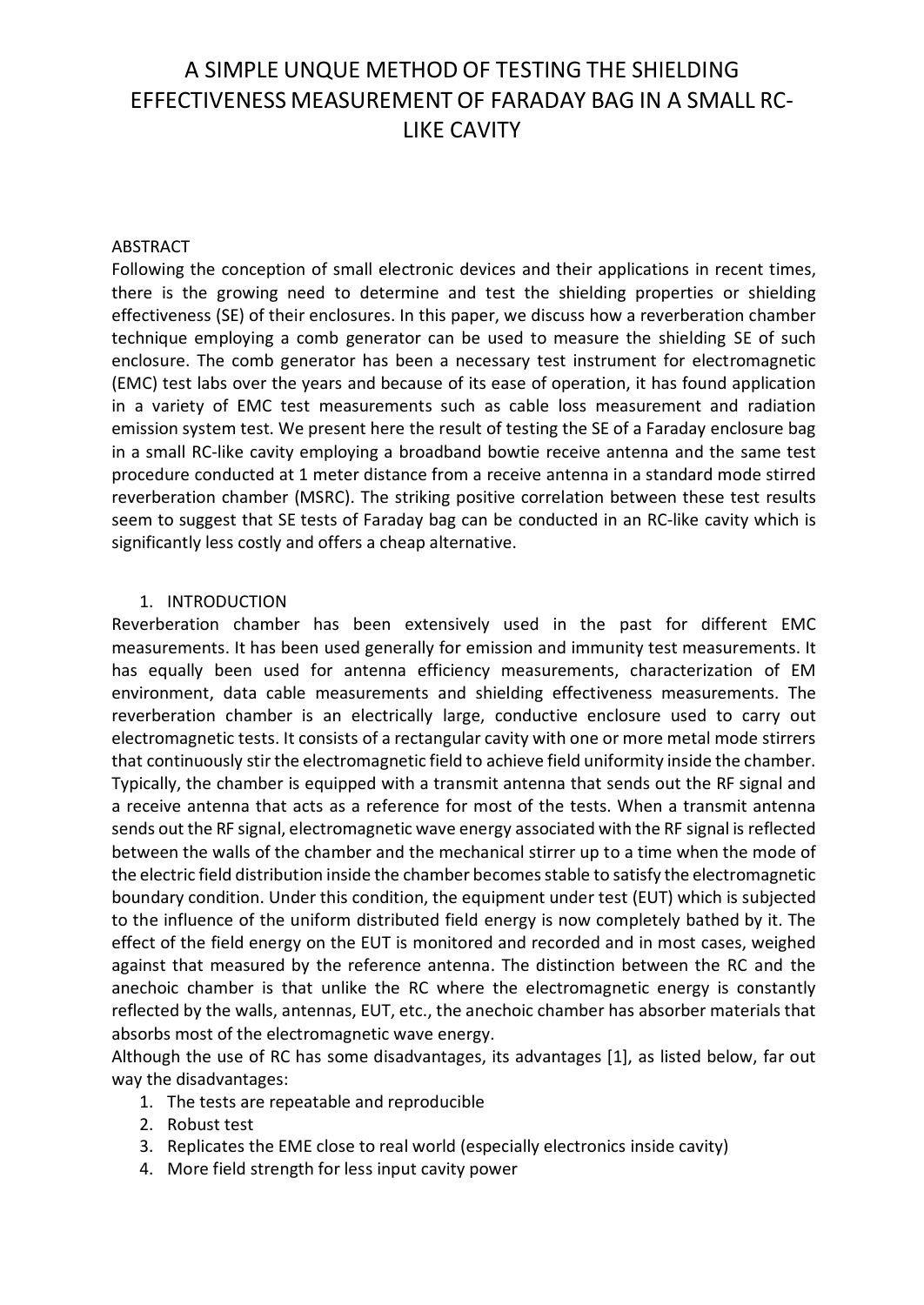- 5. Facility cost is significantly less
- 6. Low uncertainties
- 7. Results are correlatable under certain conditions.

Existing research recognizes that nested chamber fitted with monopole probe can be used inside a large size RC for shielding effectiveness measurement. [2] Illustrated the use of the nested RC technique using frequency stirred RC to determine the SE of physically small, but electrically large enclosure and cavity. [2] Posited that the "the use of conventional paddle mode stirring in a small enclosure would be problematic, i.e. in most applications of measuring with small enclosures, it may not be possible to place a small mechanical stirrer inside the enclosures".

In this paper, we tried to overcome this problem by constructing an 812.80mm x 438.00mm x 508.00mm cavity with a handle paddle as shown in Fig 1.



Fig 1 Showing the RC-like Cavity with hand paddle & instrument connection.

The cavity has a broadband bowtie receive antenna fitted at one of its ports. The purpose of the paper is to develop a unique method of measuring the SE of shielding bags using small and affordable cavity-styled RC. The specific objective of this study is to use a comb generator which radiates RF signal through a 2.4 GHz Wi-Fi antenna, a broadband bowtie receive antenna, an Agilent CAS N1996A Spectrum Analyser to monitor and record both the open-air and the shielded test results. The hand paddle stirrer stirred around the transmitted energy creating a statistically uniform field environment that replicates a worst case scenario in real live. The remaining part of this paper is organizes in the following way; Section 2 discusses how shielding bags provided a kind of faraday cage protection to electronic devices and looks at their advantages. Section 3 introduces the cavity-styled RC and the use of comb generator. Section 4 shows the instrument setting of the Agilent CAS N1996A Spectrum analyser and the experiment setup. Section 5 discusses the result.

# 2. SHIELDING EFFECTIVENESS TESTING IN RC

The whole purpose of SE testing in an RC is to block the electromagnetic field generated in the chamber with barriers made of conductive or magnetic materials from passing through the materials. SE tests can typically be carried out on gasket materials, connectors, small enclosures and electronic devices. And this can be applied across a wide range of frequencies. To reduce the coupling of noise and radio waves, shielding can be employed. The amount of reduction of the coupled signal may vary depending on the type of material used, its thickness and the frequency of concern. Shielding bags provide a kind of faraday cage protection to electronic items and ensure that devices are protected from external interferences. Such electronic devices like cell phones, computers, etc., may contain important digital information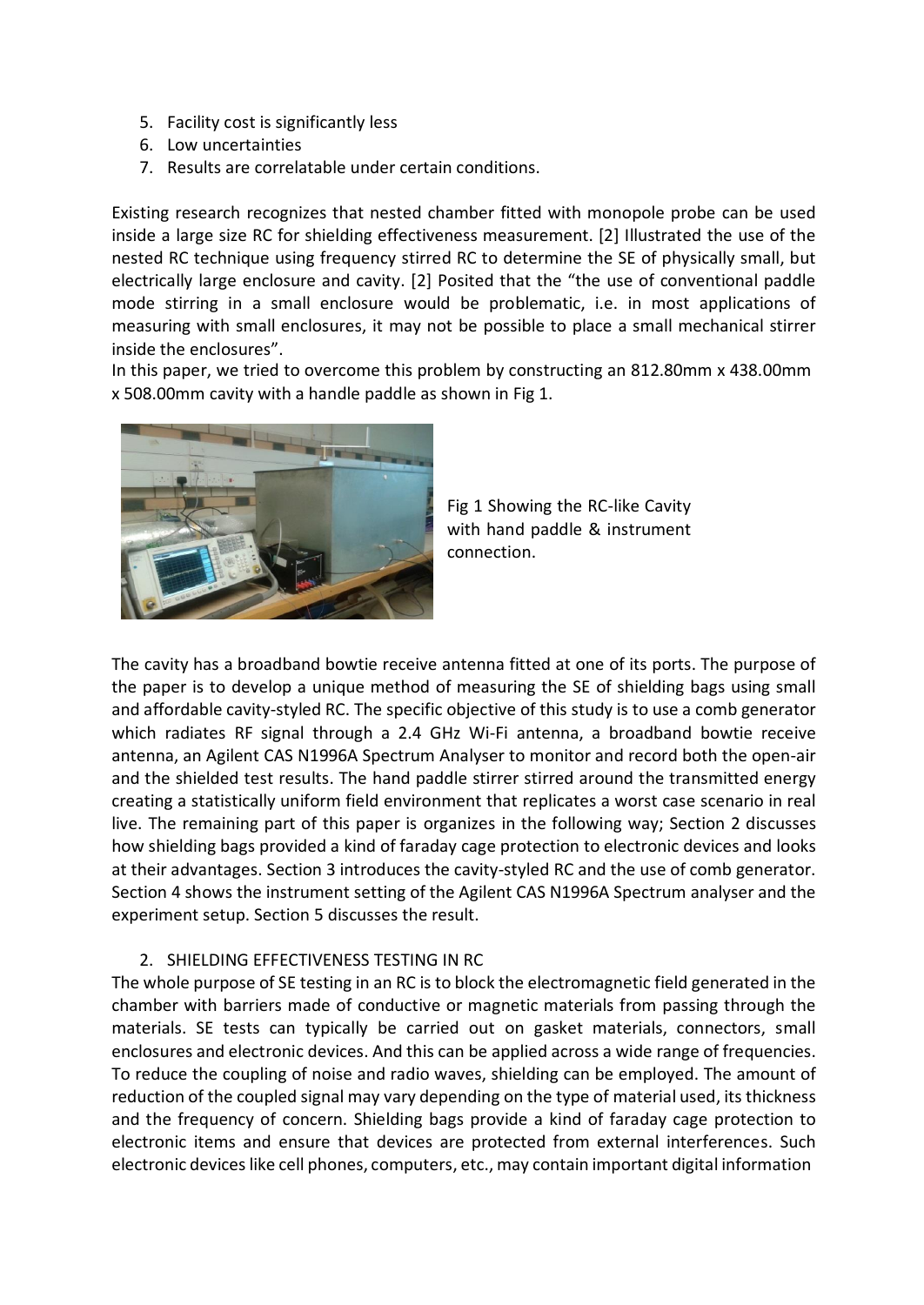and if their security features are not enabled, stored information may be altered, deleted or extraneous data added to corrupt the device. Such device may even by tracked by unknown persons. Other benefits of using shielding bags [3] include:

- Avoids the problem of the device becoming PIN bucked
- Avoids the problem of the device becoming PUK locked
- Speeds up investigation times
- "Lab Edition" models have a window that allows user to preview evidence on suspects device, secure in the knowledge that the device is being investigated without fear of remote access
- They are re-usable and portable, etc.

Because of the importance of preserving our data and information using shielded bags, this test proposes a technique for testing the SE of existing shielding bags. The paper aims to develop a simple unique way to test the level of shielding provided by existing shielding bags.

# 3. METHOD

To date, various methods have been developed and introduced to measure the shielding effectiveness of materials. The method of using a small dimensioned cavity-styled RC in this study is uniquely useful because the test is easier, faster and the facility is extremely affordable.

In this section, we introduce the comb generator as the transmitter of the reference signal. The comb generator is an electronic device that generates very short, fast pulses with sharp rise and fall times [4]. The pulses are continuously repeated as frequency, which translates into a series of frequencies that are multiples (harmonics) of the fundamental frequency in the frequency domain. When the spectrum analyser is used to view the wide frequency span, the display resembles a comb: hence the name comb generator [5]. The most common use of the comb generator is as a broadband frequency synthesizer where the high frequency components of the generated signal are used as stable references corresponding to the lower energy references. In this test, the comb generator was used as a radiation emission test instrument. Unlike a typical RF signal generator that is usually bulky, requires AC power, takes time to setup and configure to desired frequency and amplitude, the comb generator is small, quick, portable and battery powered to eliminate the possibility of external cables affecting the radiated signal [6].

# 4. THE EXPERIMENT SETUP

Fig 1. Shows the experiment setup. It consists of a hand-held paddle that manually stirs the field energy generated by the comb generator inside the cavity.



Fig 2. Setup diagram for SE test in a RC-like cavity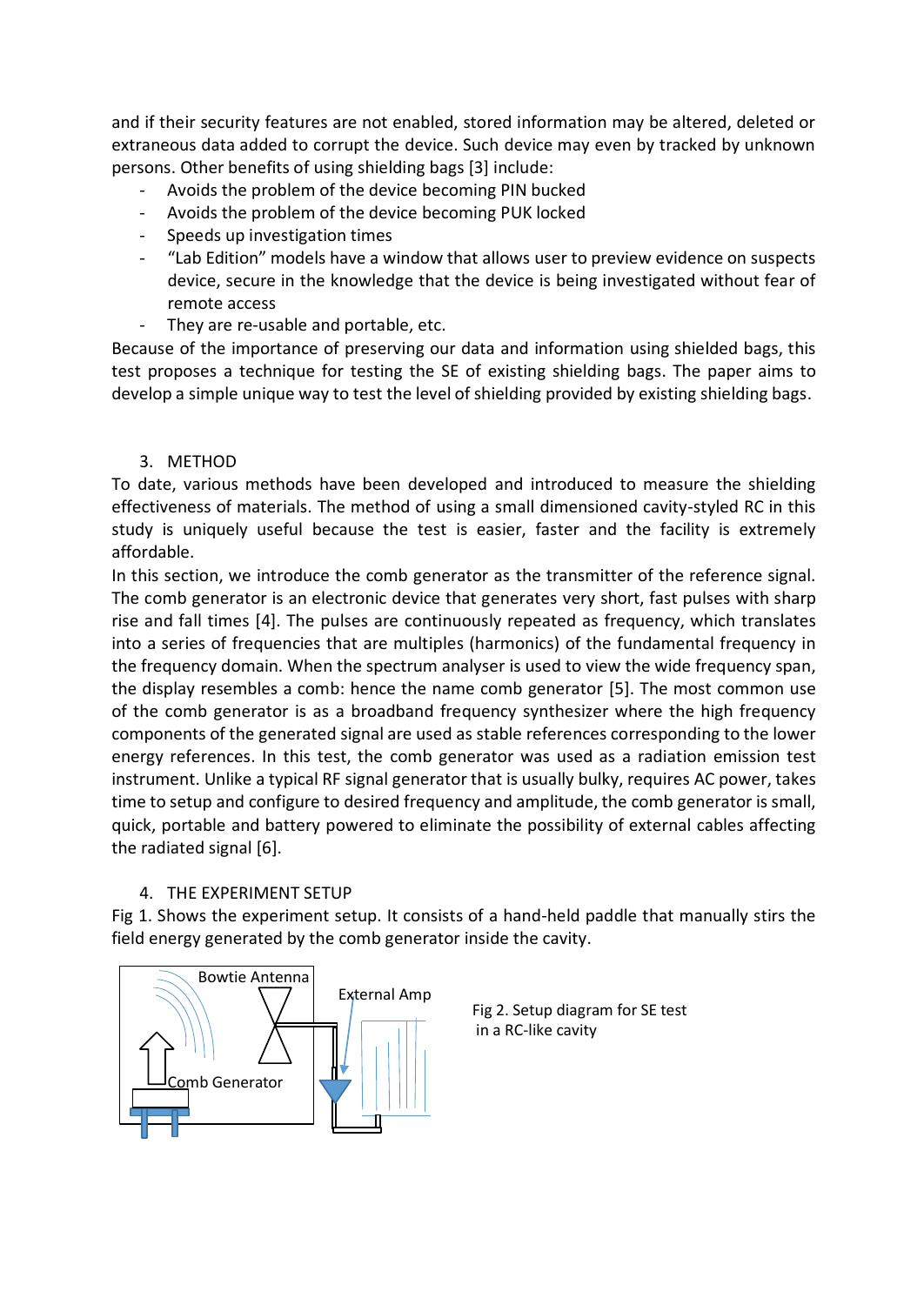#### Spectrum Analyser

A broadband bowtie antenna was used to monitor the energy level inside the enclosure. The bowtie antenna was connected to the signal analyser through an amplifier using BNC/SMA connector. It must be noted that the bowtie antenna was soldered at its feed point with the connector such that impedance mismatch between it and the pre-amplifier is minimized. The instrument setting of the spectrum analyser was as given below: Specifications

| <b>SPECIFICALIONS</b>        |            |
|------------------------------|------------|
| Start frequency              | 500MHz     |
| Stop frequency               | 3GHz       |
| Instrument attenuation       | 0dB        |
| Instrument Reference level   | $-20dB$    |
| <b>Resolution Band width</b> | 300Hz      |
| Instrument Pre-amplifier     | OΝ         |
| <b>External amplifier</b>    | <b>OFF</b> |
|                              |            |

One of the assumptions made in this experiment was to assume that the impedance of the bowtie antenna together with the line propagation losses, provided input attenuation to limit the signal power in the spectral lines of emission from the comb generator not to overload either the pre-amplifier or the spectrum analyser [7]. Finally, the faraday bag was used to completely cover the comb generator as shown in Fig 2; and the extent to which the bag could shield the energy radiating away for the comb antenna was monitored using the signal analyser.



Fig. 3: Showing the comb completely covered by the Faraday bag

TEST 1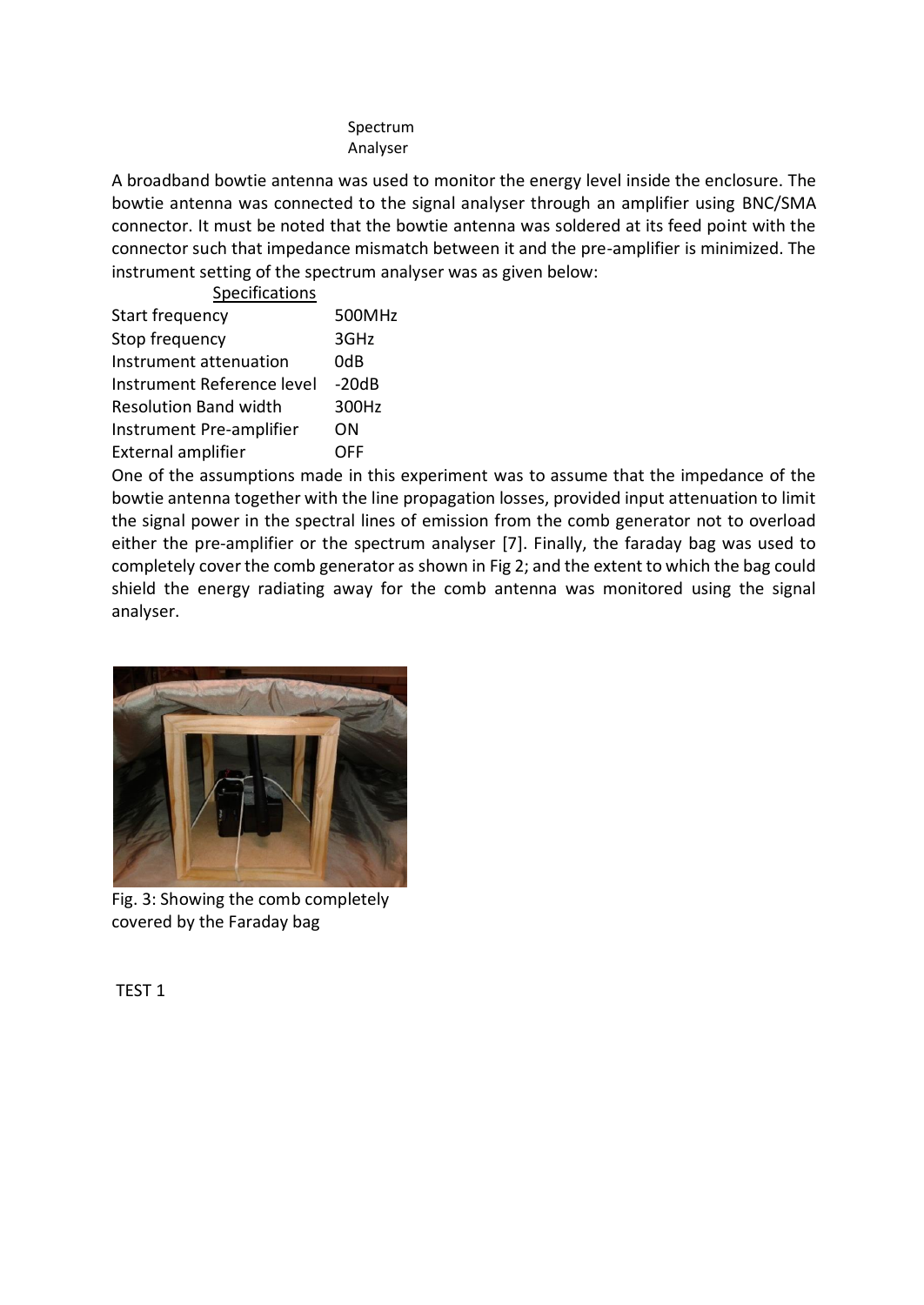

Fig 3: Showing test result of test of Faraday bag "A" in RC-like cavity





TEST 3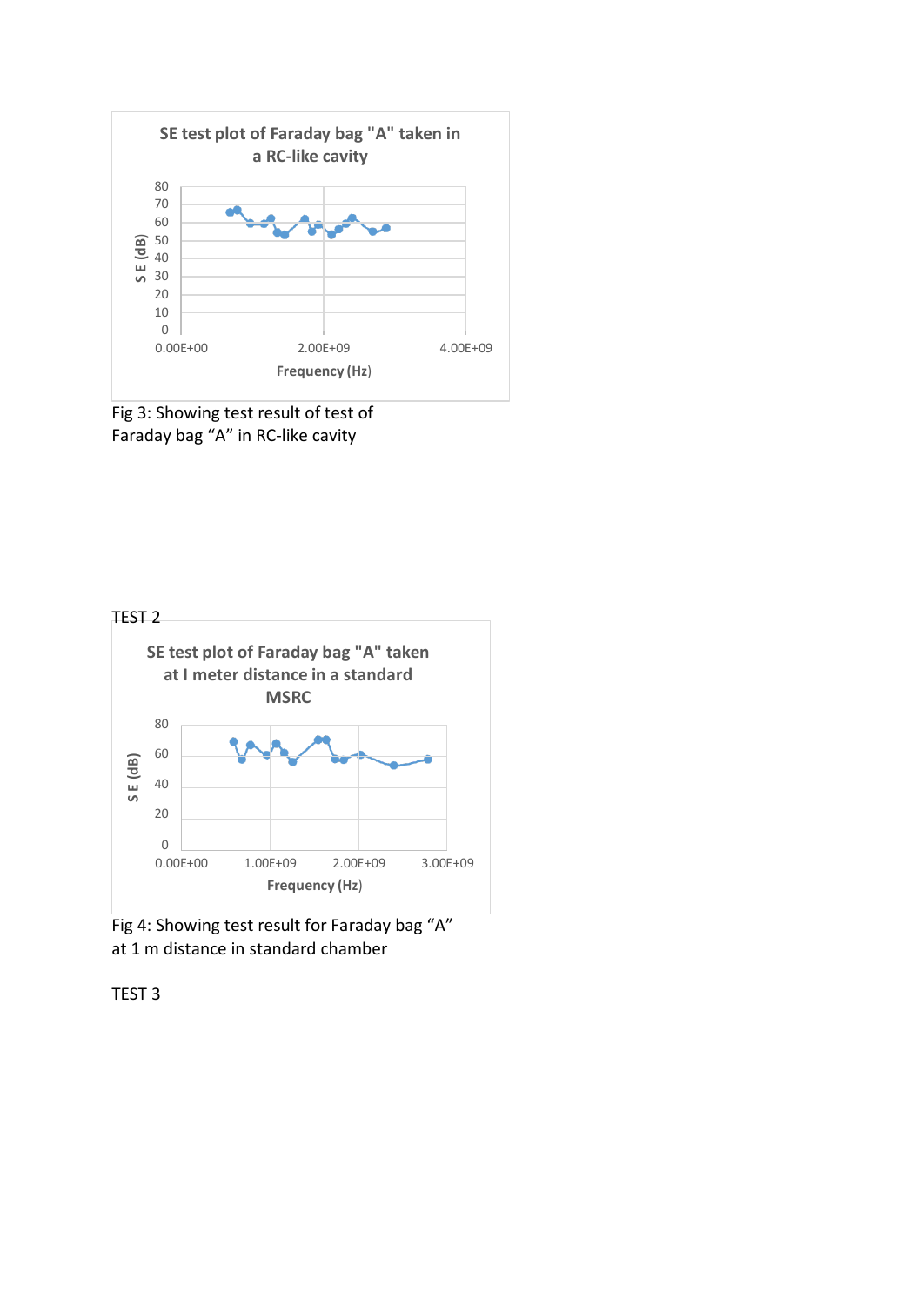

Fig 5: Shows result of comparing Test 1 & 2.



Fig 6: Showing test result for Faraday bag "B" in a standard RC

TEST 5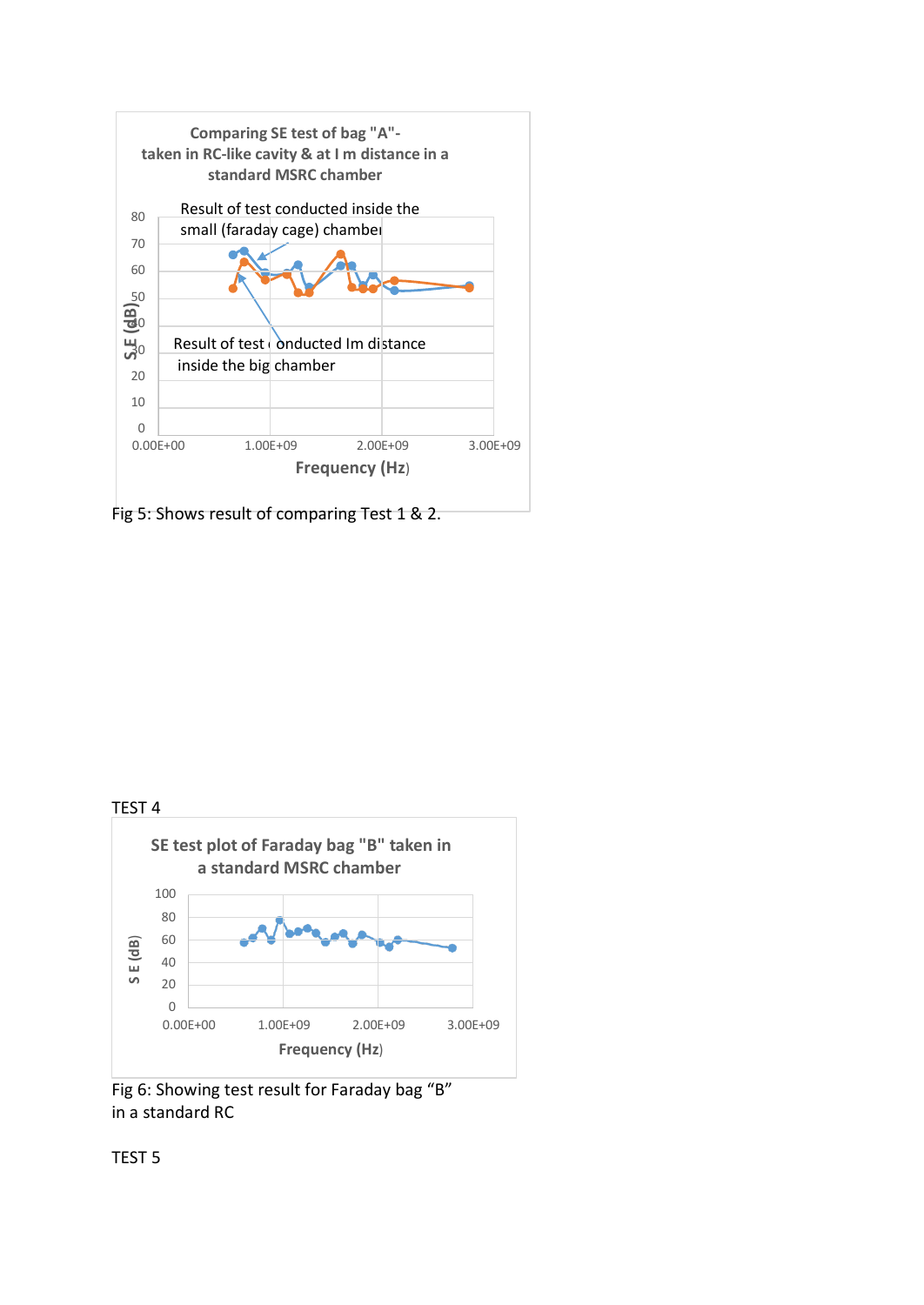

Fig 7: Showing test result for bag "B" in RC- like cavity



Fig 8: Showing result of comparing Test 4 & 5

# 5. RESULTS & DISCUSSION

Fig 3 presents the SE plot of the Faraday bag from the experiment as shown in shown in Fig  $\mathcal{L}$ 

Fig 4 shows the SE plot of the same Faraday bag from the experiment shown in Fig 2 and conducted at 1 meter distance in a standard mode stirred reverberation chamber.

In fig 5, the result of the correlational comparison between Fig 3 and Fig 4 is shown. One possible implication of studying fig 3 and fig 4 would seem to suggest that SE of the faraday bag tested in this experiment is between 52.02dB – 53.84dB. From the chart, it can be seen that there was a significant positive correlation between the result obtained in the small cavity and the result obtained at 1 meter distance inside the standard reverberation chamber.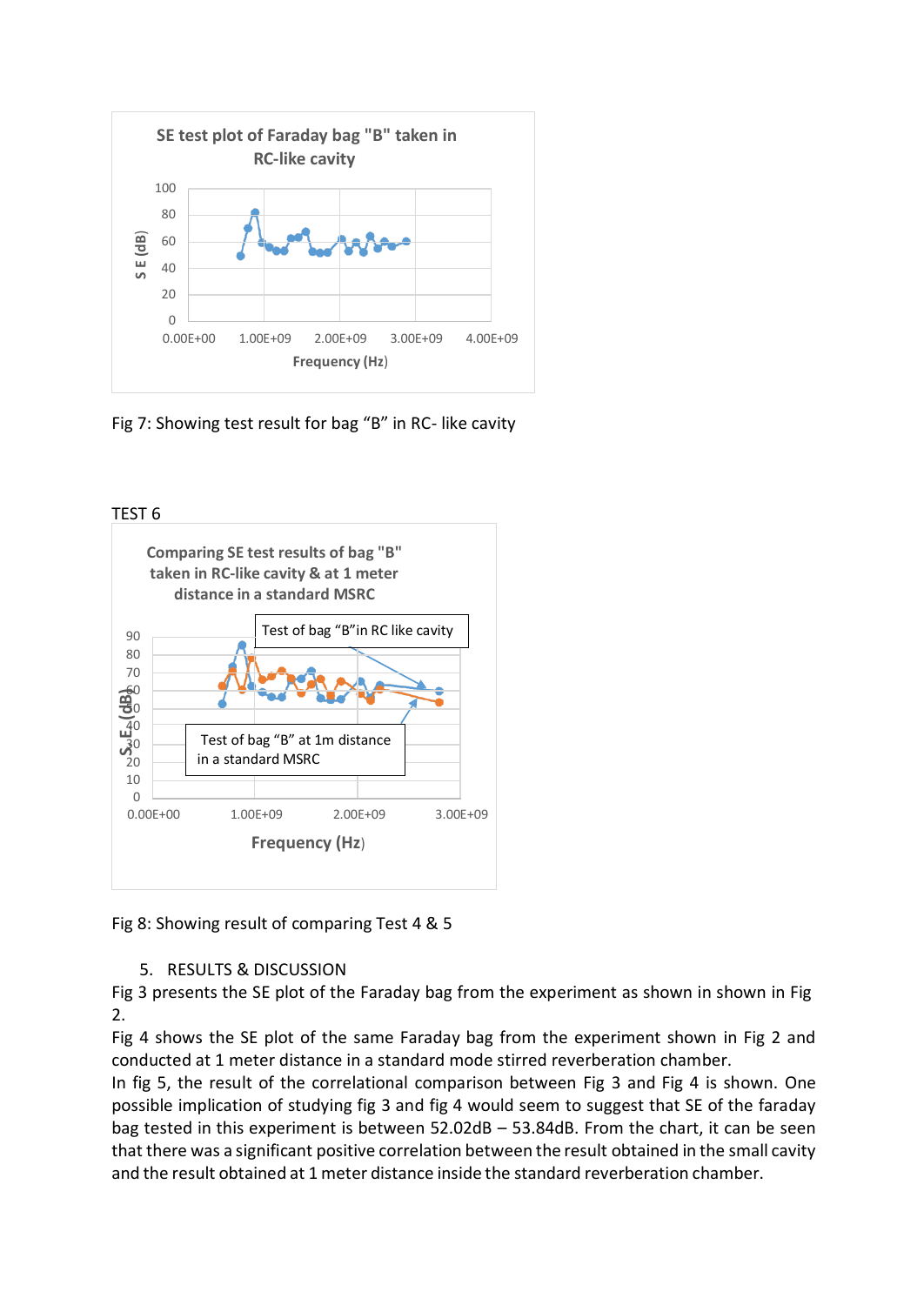The correlation in this result is most striking because when the test was repeated with same faraday bag of smaller dimension (about 1.5ft x 1ft x ), the results were almost the same as shown in fig 8.

Comparing fig 6 and fig 7, the graphs maintained almost the same trend in their "peaks" and "valleys".

However, this type of test result has not previously been described. Despite these promising results, some questions remain to be answered namely understanding the rational for choosing the peaks above the instrument noise floor in the experiment and setting their threshold in the plot.

#### 6. CONCLUSION

This experiment was undertaken to design a simple but unique method of testing the shielding effectiveness measurement of Faraday bags in a small RC-like cavity using a comb generator RF signal.

The outcome of this work has shown that the cavity styled RC can be used to measure SE of enclosures.

When the SE test of same type of Faraday bag but with different dimensions was taken, no major significant difference in the result was shown. The second major finding of this experiment is that repeating this experiment with the same instrument setting and using an external amplifier, no significant difference could be found when the test was conducted at 1 meter distance in a standard RC. Taken together, these findings suggest that SE of Faraday bags can be measured in a small RC-like cavity. This work will obviously serve as a base for future studies of using the small RC-like cavity for SE measurement of other enclosures.

# 7. REFERENCES

1. [www.ing,univaq.it/emc-chap-it/download/Reverberation\\_chamber-DL.pdf.](http://www.ing,univaq.it/emc-chap-it/download/Reverberation_chamber-DL.pdf)

- 2. Christopher L. Holloway, David A. Hill, Mario Sandronic, Andrew C. Marvin, Yuhui He, Use of Reverberation Chamber to determine the Shielding Effectiveness of physically small, electrically large enclosures and cavities, IEEE Transactions, Vol. 50, Issue 4, Nov 2008, Pg. 770-782.
- 3. [www.disklabs.com/products/faraday-bags.](http://www.disklabs.com/products/faraday-bags)
- 4. Comb Generator As a reference source [http://www.com-power.com](http://www.com-power.com/)
- 5. Comb Generator-EMC Product-NEXTEM Corporation [http://www.nextem.co.jp/web/english/emcproductsj/combgeneratorj/combgeneratorj.](http://www.nextem.co.jp/web/english/emcproductsj/combgeneratorj/combgeneratorj.htm) [htm](http://www.nextem.co.jp/web/english/emcproductsj/combgeneratorj/combgeneratorj.htm)